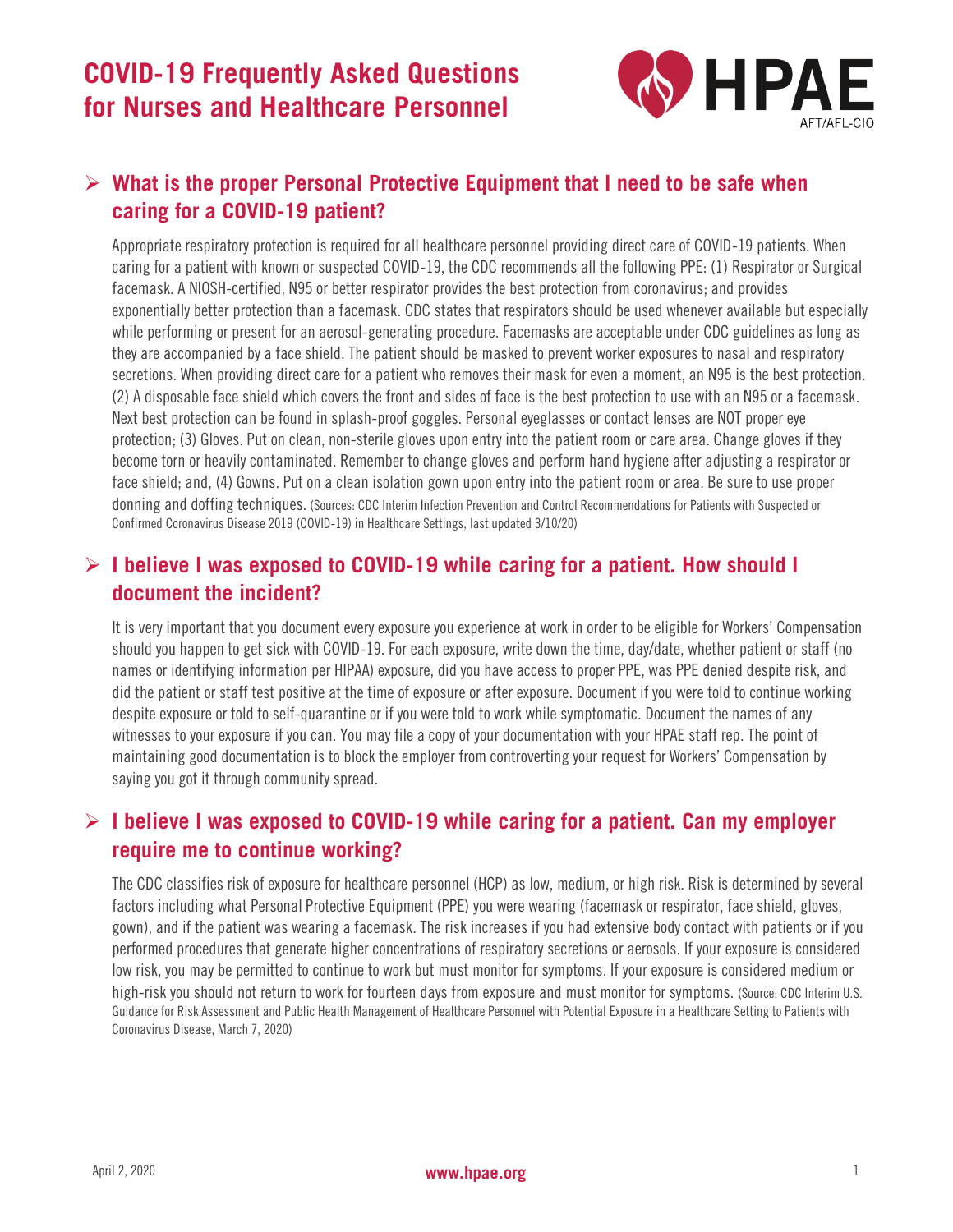# **COVID-19 Frequently Asked Questions for Nurses and Healthcare Personnel**



## ➢ **I was exposed to COVID-19. Can my employer direct me to return to work before the 14 days of quarantine?**

The CDC guidance for healthcare personnel with potential exposure does allow for facilities to consider allowing asymptomatic healthcare personnel to continue to work, but only *after options to improve staffing have been exhausted*. You should report temperature and absence of symptoms each day prior to starting work and you should wear a facemask while at work for the 14 days after the exposure. If you develop symptoms consistent with COVID-19, you must cease patient care activities, don a facemask (if not already wearing), and notify your supervisor or occupational health services, and leave work. (Source: CDC Interim U.S. Guidance for Risk Assessment and Public Health Management of Healthcare Personnel with Potential Exposure in a Healthcare Setting to Patients with Coronavirus Disease. March 7, 2020)

## ➢ **I contracted the COVID-19 virus, when am I allowed to return to work?**

CDC guidance states that if you have confirmed or suspected COVID-19, you should be excluded from work until at least three days (72 hours) have passed since recovery *and* at least seven days passed since your symptoms appeared. Recovery is resolution of fever without fever-reducing medications and improvement in respiratory symptoms. In addition, you may return to work after two negative COVID-19 test results greater than 24 hours apart so long as your fever is resolved, and you have improved respiratory symptoms. After returning to work, you should wear a facemask until all symptoms are completely resolved or until 14 days after illness onset, whichever is longer. Unfortunately, healthcare facilities have been given leeway by the CDC to determine an earlier return to work to mitigate staffing shortages. You should be evaluated by occupational health, wear a mask, restrict contact with severely immunocompromised patients until 14 days after illness onset, and continue to monitor for symptoms. Remember to document your workplace exposures and your time in quarantine, as these are both OSHA recordables. (Source: CDC Criteria for Return to Work for Healthcare Personnel with Confirmed or Suspected COVID-19. March 16, 2020)

#### ➢ **I am pregnant, what accommodations can be made for my safety?**

Pregnancy is not a protected class under the Americans with Disabilities Act (ADA), but you should at least ask your employer for reassignment due to the high risk because of your pregnancy. Information on COVID-19 in pregnancy is limited. The CDC does recommend that employers take into consideration the possibility of high risk to pregnant women and encourages facilities to limit exposure of pregnant healthcare personnel to patients with confirmed or suspected COVID-19, especially during higher risk procedures. (e.g., aerosol-generating procedures). Providing direct care to patients who are not wearing (or who remove) their facemasks is also considered high risk. (Source: CDC Information for Healthcare Providers: COVID-19 and Pregnant Women. March 16, 2020)

#### ➢ **I am immunocompromised, what accommodations can be made for my safety?**

The CDC has identified several medical conditions, including chronic lung disease and serious heart conditions, that may put you at a higher risk of severe illness from COVID-19. Under the Americans with Disabilities Act (ADA), if you have a health condition that you believe requires accommodation in the workplace, you may request a "reasonable accommodation" from your employer. Your employer must consider the request and engage in an "interactive" accommodation process. The employer may require documentation to verify your disability. Effective documentation should be written on your physician's letterhead and include the physician's license number; your name, a statement that the physician has been treating you for a certain diagnosis and for how long, the diagnosis code; and a statement attesting to the specific accommodation you require to maintain your health. Not all accommodations need to be granted if they create "undue hardship" on the employer (usually based on cost), or if you cannot perform the essential functions of your job even with a reasonable accommodation provided. If you live in the same household as someone who is at a greater risk of illness from COVID-19, your employer is not obligated to provide you an accommodation. (Source: EEOC Pandemic Preparedness in the Workplace and the Americans with Disabilities Act, Mar. 21, 2020; National Law Review - EEOC Reminds Employers: Antidiscrimination Laws Continue to Apply During COVID-19 Pandemic. Apr. 3, 2020)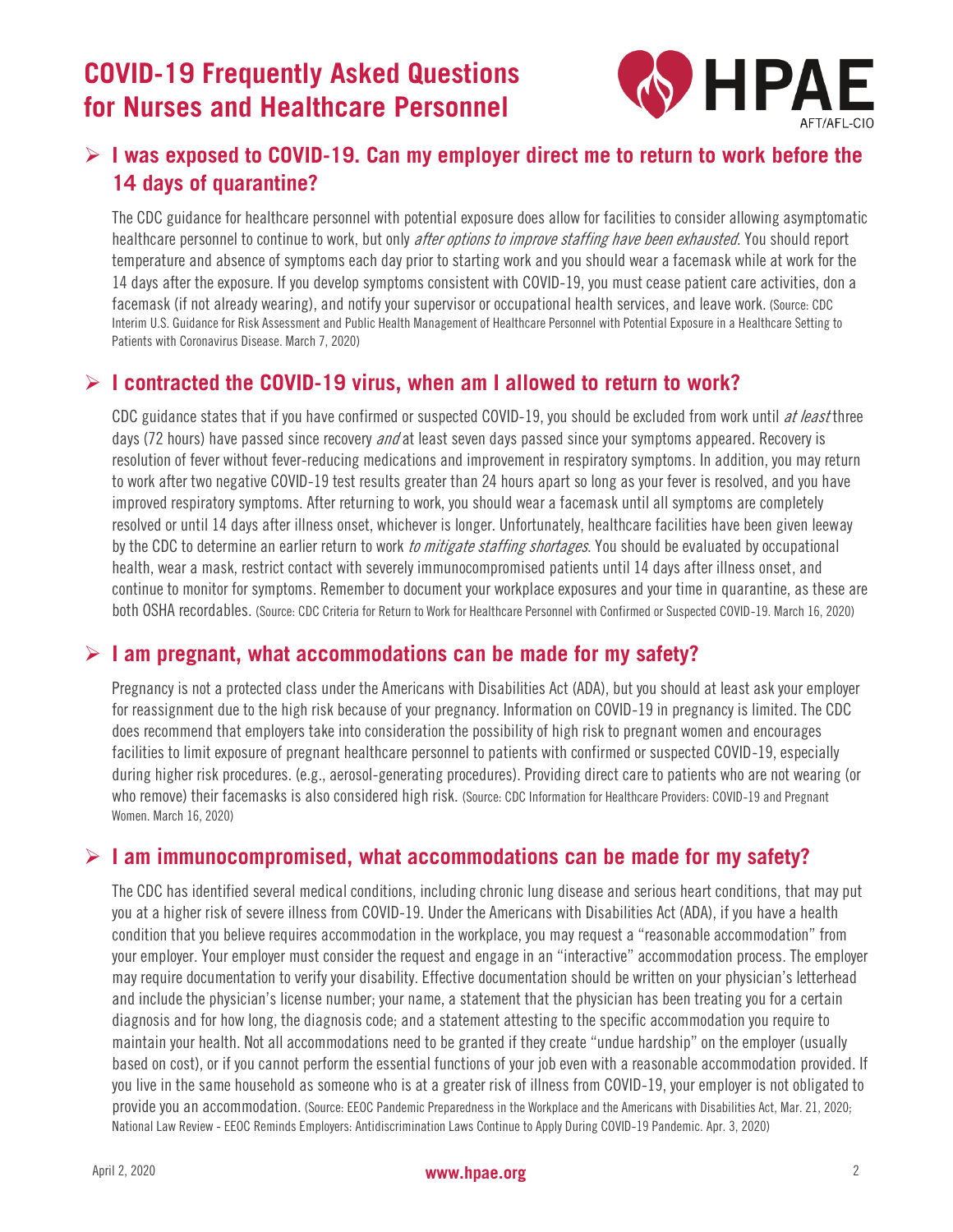

### ➢ **My facility does not have enough N95 respirators, what are the safest alternatives?**

Appropriate respiratory protection is required for all healthcare personnel providing direct care of COVID-19 patients. OSHA recommends employers follow existing CDC guidelines, including taking measures to conserve supplies of these respirators while safeguarding healthcare personnel. Your employer may provide you with another respirator of equal or higher protection, such as N99 or N100 filtering facepieces, reusable elastomeric respirators with appropriate filters or cartridges, or powered air purifying respirators (PAPR). In addition, when faced with a shortage of N95 respirators, you may use N95 respirators beyond the manufacturer-designated shelf life. Use respirators approved under standards used in other countries that are similar to NIOSH-approved N95 respirators but that may not necessarily be NIOSH-approved. Many other countries have respirators which offer as much or more protection as N95s. For example, many (but not all) China-certified respirators with product codes KN100, KP100, KN95, KP95 offer N95 equivalent or greater protection. Because of a glut of counterfeit KN95 and N95 respirators in circulation, it is important to examine the NIOSH-approved, [CDC alternative respirator list](https://www.cdc.gov/coronavirus/2019-ncov/hcp/respirators-strategy/crisis-alternate-strategies.html) to verify that foreign-made respirators have been certified and approved. (Source: OSHA Temporary Enforcement Guidance - Healthcare Respiratory Protection Annual Fit-Testing for N95 Filtering Facepieces During the COVID-19 Outbreak, 3/14/20; and CDC Checklist for Healthcare Facilities: Strategies for Optimizing the Supply of N95 Respirators during the COVID-19 Response. March 5, 2020)

#### ➢ **What is the best way to donate Personal Protective Equipment?**

HPAE established a PPE donation drive with the State Troopers Fraternal Association (STFA) to collect PPE for HPAE and STFA members. PPE may be dropped off at the STFA office at 2634 Rt. 70, Manasquan NJ 08736 from 10:00 am to 5:00 pm. Please call 732-538-6388 or email info@stfa.org to arrange a donation. HPAE is also coordinating with the State of New Jersey's effort to collect and distribute PPE, advising on which facilities have urgent needs, and making sure it quickly gets into the hands of frontline healthcare workers when delivered. If you wish to donate to the state stockpile visit www.covid19.nj.gov/ppedonations, or contact your county-level point of contact, a complete list is available at www.hpae.org.

## ➢ **I have my own facemask/respirator I want to wear at work, can my employer require me to remove my mask?**

Under OSHA regulations, an employer may provide respirators at the request of employees or permit employees to use their own respirators, if the employer determines that such respirator use will not in itself create a hazard. This guidance is essentially saying that the employer has the option to not allow an employee to engage in "voluntary use" of a respirator if it is not supplied by the employer. This means the employer does have the right to ask you to remove a mask that you brought into the workplace. However, HPAE will support any member who faces retaliation or discipline for using their own respirator while providing direct care of known, presumed or suspected COVID-19 patients during this global pandemic emergency. Remember that your respirators should be NIOSH certified and approved, or on the NIOSH approval list of foreign-made respirators. Even a poor fitting NIOSH approved respirator should protect you better than a surgical face mask when providing COVID-19 care. In addition, the Joint Commission supports allowing staff to bring their own masks or respirators to wear at work when their healthcare organizations cannot provide them with adequate protection commensurate with the risk of infection to which they are exposed by the nature of their work. (Source: Joint Commission Statement on Use of Face Masks Brought From Home. March 31, 2020)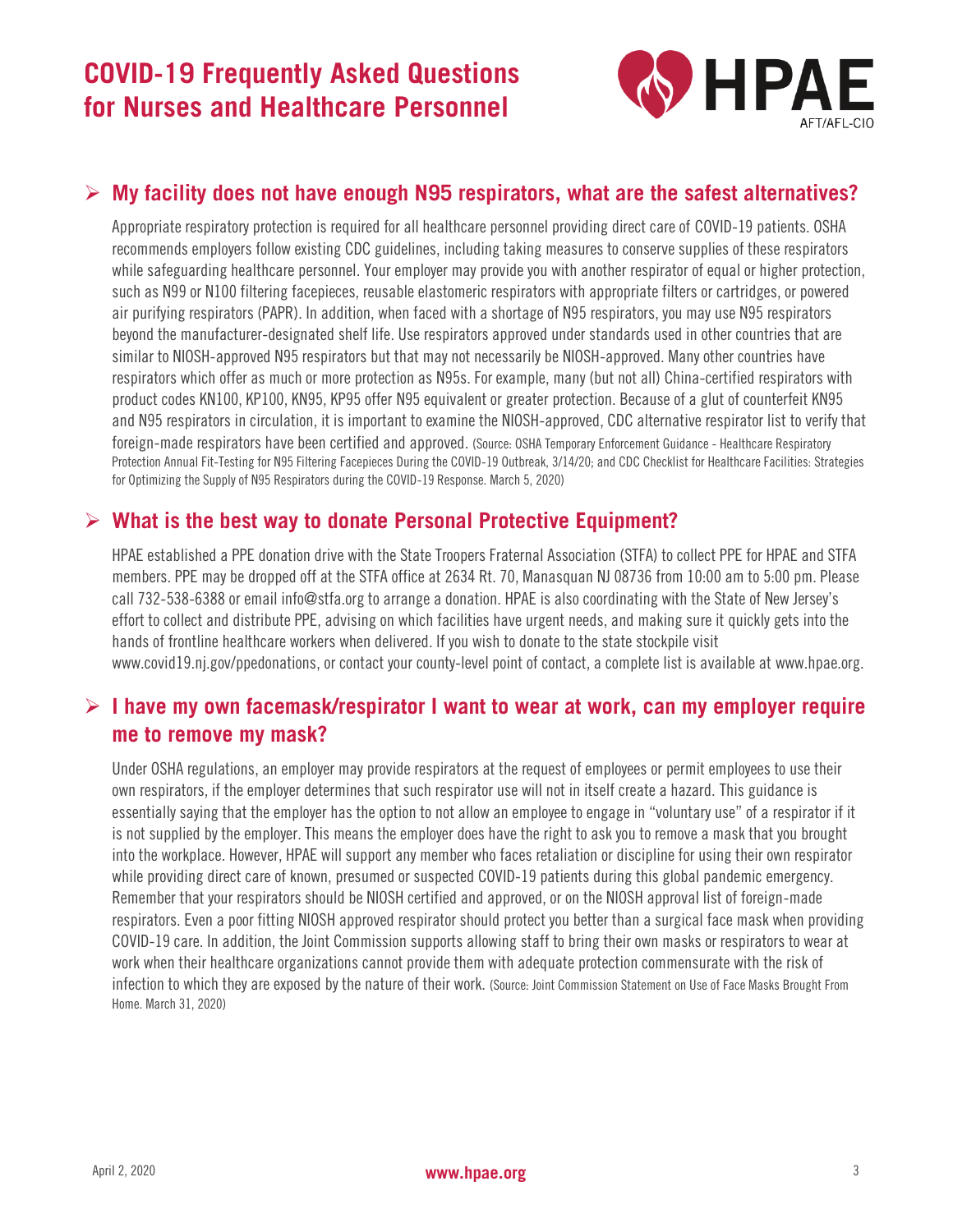# **COVID-19 Frequently Asked Questions for Nurses and Healthcare Personnel**



## ➢ **Do I have a right to refuse to an assignment if my employer does not provide me with the proper protective equipment? Can an employer force me to work on a designated "COVID-19" floor?**

You may have to make a decision about accepting an assignment involving abnormally dangerous conditions that pose an imminent risk to your safety and health and could potentially cause serious injury or death. If you have already accepted the assignment your professional license may be at risk if you fail to continue that assignment, unless you have handed off the assignment and been relieved of responsibility for the patient. If you decide to refuse the assignment, you should remain at the workplace and offer to perform other work that does not pose an imminent risk to your safety and health (e.g., an assignment for which you are provided proper safety equipment and training). A decision to refuse an assignment could result in disciplinary action taken against you by the employer. Under the collective bargaining agreement between the employer and HPAE, there must be "just cause" for any discipline. HPAE would defend you if you are subjected to unjust discipline, but resolution of any such discipline would likely be delayed and the outcome may be uncertain as a result of the current national and state emergency declarations. (Source: Washington State Nurses Association, AFT)

#### ➢ **My employer instructed me to reuse my respirator, what is the proper way?**

The CDC has relaxed the regulations for reuse and extended use of N95 respirators under the current COVID-19 pandemic. Extended use is favored over reuse. This means not taking your respirator off for a period of time even while providing care to multiple patients. Extended use is preferred over reuse because when you are not donning and doffing your respirator repeatedly there is less opportunity for contagion. Maintaining proper fit and function of the respirator is key for preventing transmission with extended use. Always use eye protection when providing care to known or suspected COVID-19 patients. Whenever possible, use a face shield with your respirator. If a face shield is not available (just goggles), then use barrier such as surgical mask over your respirators to prevent droplet contamination. This will extend the life of the respirator. If, in addition to extended use, you are instructed to reuse your N95; make sure you limit all potential N95 respirator surface contamination (e.g., use of barriers to prevent droplet spray contamination.) Your employer must provide training or information to reinforce the need to: minimize unnecessary contact with the respirator surface, strictly adhere to hand hygiene practices; and perform proper PPE donning and doffing technique, including physical inspection of the respirator and performing a user seal check with clean gloves, each and every time you put it on. See HPAE's guide to N95 reuse, limited use and extended use at www.hpae.org. (Source: CDC Recommended Guidance for Extended Use and Limited Reuse of N95 Filtering Facepiece Respirators in Healthcare Settings)

#### ➢ **Is my employer required to fit-test me for my respirator?**

OSHA's temporary enforcement guidance related to respiratory protection for COVID-19 says that employers can exercise discretion in terms of performing annual fit-tests, but your employer is still required to perform initial fit-tests for any make, model, or size respirator you will use to treat COVID-19 patients. The bottom line is that your respirator needs to fit you properly, or you may be unprotected from infection. (Source: [OSHA Temporary Enforcement Guidance -](https://www.osha.gov/memos/2020-03-14/temporary-enforcement-guidance-healthcare-respiratory-protection-annual-fit) Healthcare Respiratory Protection Annual [Fit-Testing for N95 Filtering Facepieces During the COVID-19 Outbreak,](https://www.osha.gov/memos/2020-03-14/temporary-enforcement-guidance-healthcare-respiratory-protection-annual-fit) 3/14/20)

## ➢ **My employer told me to reuse my respirator, is it possible for it to be sanitized?**

The National Institute for Occupational Safety and Health (NIOSH) and the CDC recently issued new guidance on methods that can be used to decontaminate N95s and other disposable filtering face piece respirators. The agencies do not recommend decontamination and reuse for standard care, only as a strategy during extreme respirator shortages. Decontamination, reuse and extended use are *a stopgap measure*. NIOSH and CDC only offer 'qualified recommendations' for decontamination. To be effective against the target organism, decontamination cannot damage the respirator's filtration efficiency and cannot affect the fitof the respirator on the employee's face. Decontaminations methods must be safe for the wearer, with no off-gassing of chemicals.